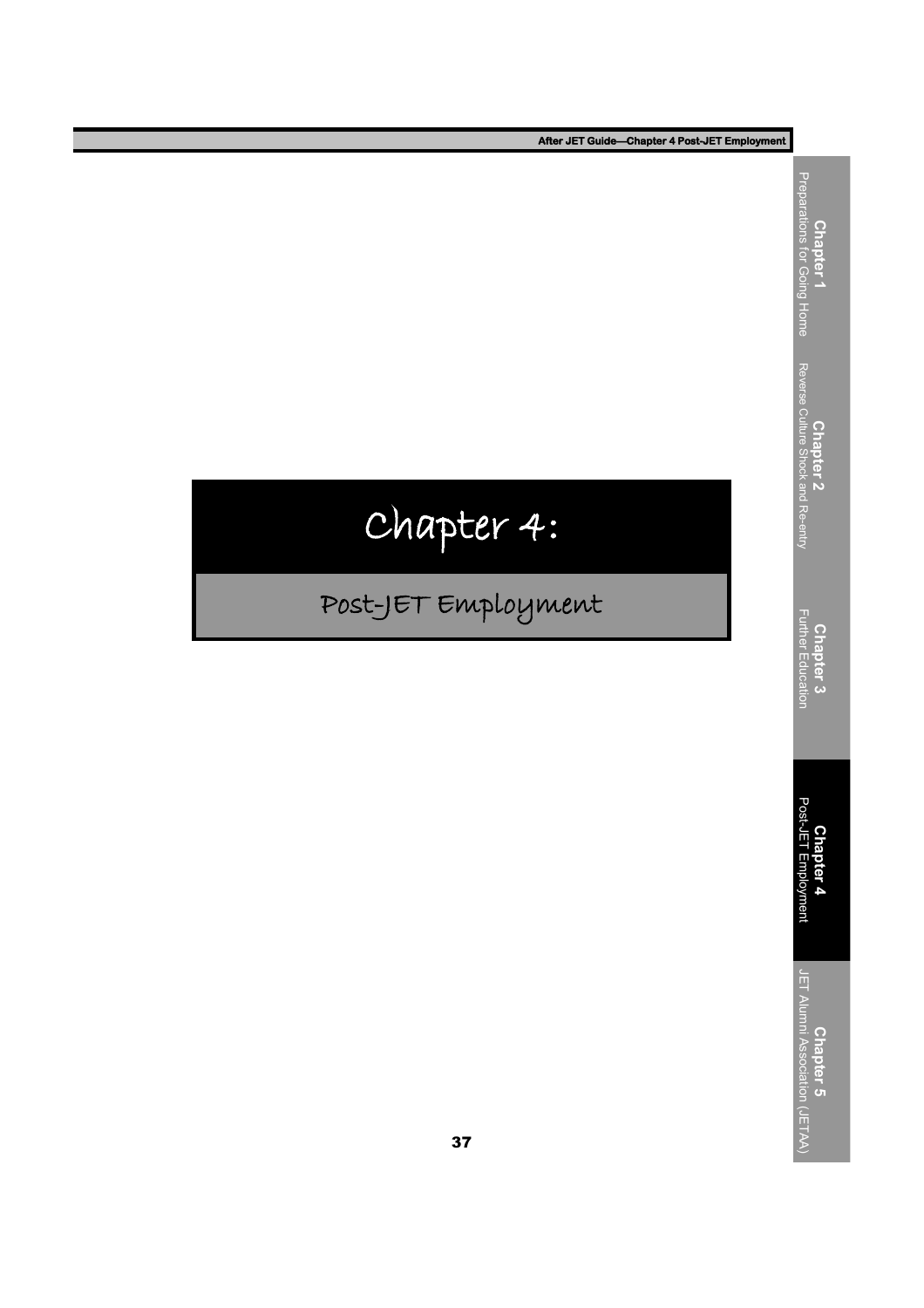## Outrunning the Lion

Contributed by Jeremy Sanderson CEO Icon Partners KK CIR, Saitama Prefecture 1998-1999



### **Outrunning the Lion**

A wildlife film unit lay in the long grass at the edges of a nature reserve in Africa filming a pride of lions tucking into the warm flesh of their latest kill. Taking great care not to disturb the animals, they lay downwind with their powerful zoom lens and rifle microphone trained on the scene. As the cameraman shifted to focus his equipment a beam of sunlight reflected off his lens, momentarily giving away their position to the largest of the lions. It turned its great head slowly to look in the direction of the intruders, and as it made eye contact, stopped eating and eased into a supine crouch. The film crew, as one felt a chill off fear run down their spines. The cameraman felt a rustle in the grass behind him, and turned to see the sound technician had laid down his microphone, pulled a pair of Nike trainers from his bag and was busily lacing them up. Incredulous, the cameraman said "Don't be stupid, you'll never run faster than that lion!" To which the sound technician replied "I don't need to run faster than the lion, I just need to run faster than you......!‖

I served as a CIR in Saitama from 1998 to 2000, leaving JET at the age of 37 with no money, no business experience and no qualifications other than my university degree. By any reckoning the future did not look particularly rosy, and until a few weeks before the end of my time on JET I had no idea what I was going to do for a living, or indeed who would want to hire someone with such an unimpressive resume. Today I manage and own substantial shares in several companies in Japan: My main career since JET has been in the recruitment business. I am currently an owning partner and CEO of Icon Partners KK, a recruitment firm based in Tokyo. Additionally I am Chairman of Compass Offices Japan KK, a serviced-office business headquartered in Hong Kong, and Owner of Sanderson Icon Ltd. an importer and retailer of American motorcycle accessories. I am currently incorporating a fourth company, Encore Japan KK., a BPO (business process outsourcing) company. My income is comfortable, by anyone's standards, and I have a great degree of control over how I spend my time, both in an out of work. In short, despite the very unpromising beginnings of my life post-JET, I have been extremely fortunate, and yes, financially successful.

I mention the above not from any sense of self congratulation whatsoever, but purely in order to illustrate that however inauspicious the starting point of your career, certain learnable attributes and attitudes will help you outrun the other guy, and avoid ending up as lion food! After many years experience of both coaching candidates though the interview process with hiring companies, and training my own staff, I can say with confidence that there are never enough talented and motivated people to go around! It becomes clear then, that hiring staff is not usually a case of finding the "perfect" candidate, but more a case of finding the one who can put some significant distance between him or herself and the others in the race. In marketing terms this is called a "brand difference". This article is about helping you to build your brand difference, and become more competitive in the workplace. Your future as a professional, regardless of where and how you chose to deploy your talents, will be determined less by what job you start off in, and more by what you do once you've started working.

I would like to pretend that financial or career success is down to some kind of innate genius, but in my case at least, the evidence (and my family and friends) would argue otherwise! The following is a breakdown of some of my personal policies that have made a difference in my life, and if you chose to employ them, or at least give them house room, I believe they will make a positive difference in yours too. The following are things I have learned not just from being an employee, but more from being an employer, trainer and mentor to many ex JETs and other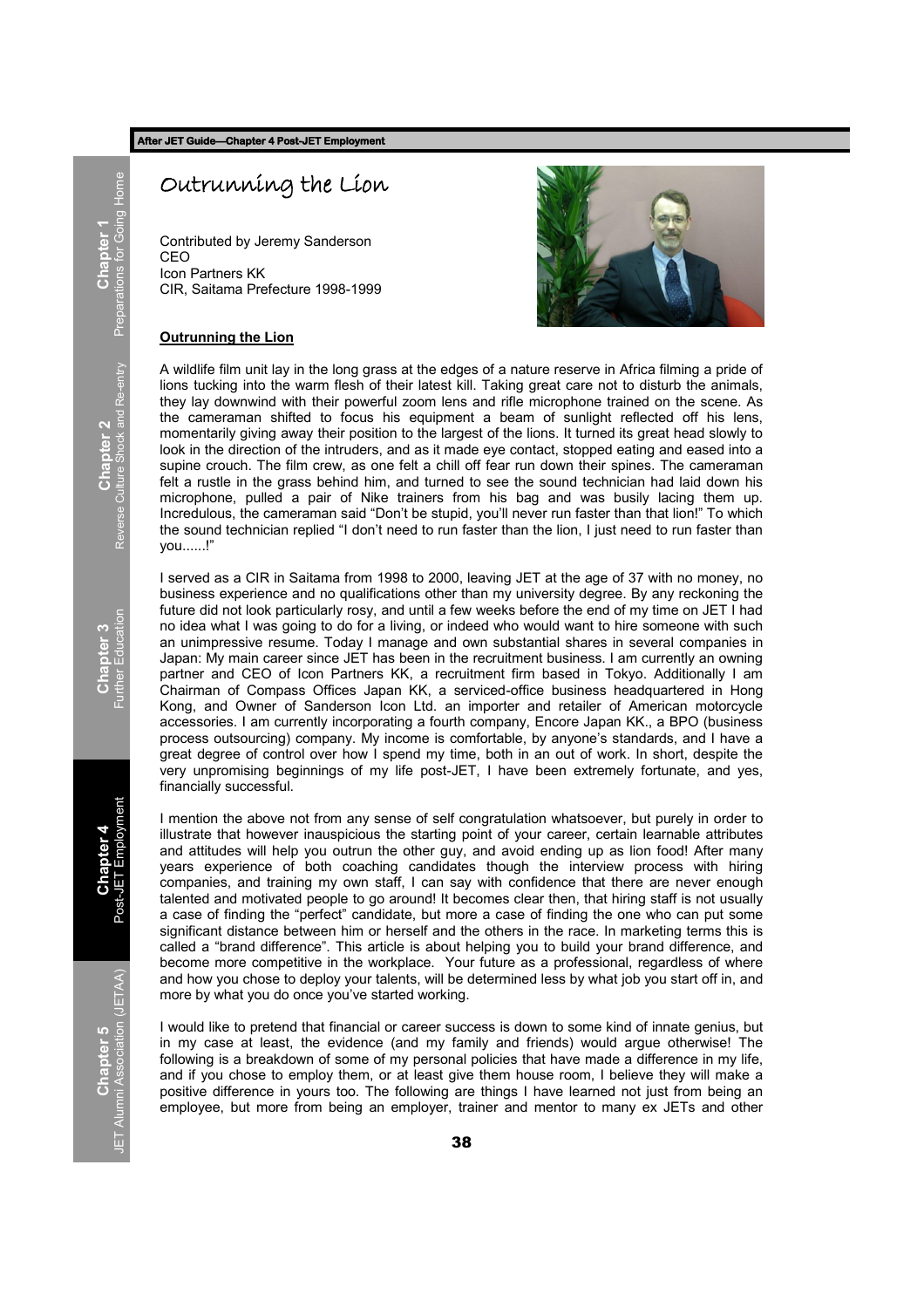young adults over the years. Some of my ideas may sound counterintuitive, but they work, so bear with me and read on….

#### **Embrace Your Insecurities**

Students of  $8<sup>th</sup>$  and  $9<sup>th</sup>$  century European history will recall how the Viking invaders burned their ships on the beaches when they first arrived on a mission of conquest, so that they would have no avenue of retreat, and must therefore conquer or die. Insecurity about the consequences of failure can be a powerful motivator. It is for precisely this reason that immigrants survive and prosper the world over, where the locals drift through life often unable to compete. I am an immigrant to Japan, and from day one I was willing to sleep in a park or under a railway arch rather than admit defeat and go back to the UK. I have always worked with the sense that I had to do more than the locals, and do it better if I was going to be competitive. If asked to do something outside of my comfort zone, the answer is always "yes, I can do it". Then I go and buy a bunch of books and figure out how to do it! I have taught myself everything from sales, marketing, business finance and web programming to carpentry, gas welding and motorcycle mechanics in this way.

I have a constantly lingering sense of insecurity that makes me an avid collector of skills, so that I can survive and prosper in almost any situation. Most businessmen and entrepreneurs are the same. The constant knowledge that our competitors are snapping at our heels keeps us running forward. Insecurity is something that has been a great friend to me over the years as it keeps me from ever becoming complacent. I'm not suggesting you need be neurotic about life to the point of paralysis. Quite the opposite. Another way to express this is a "sense of urgency". This is something that all good sales people are familiar with. It means the need to drive forward, hit targets, deliver results and move on to the next deal. A sense of urgency will set you apart from the crowd in any field of endeavor. If you, like me end up living in a foreign country this will come fairly naturally (at least at first). If you can sustain this drive it will give you a serious competitive advantage. If you plan to return to your own country, then take this skill back with you as one of the things you learnt from your JET experience. Even in your own country it will help you outrun the other natives! People who work with a sense of urgency achieve more, are less wasteful of their time, and that of others, and are a dream to manage. If you allow a natural sense of insecurity to drive self betterment and achievement without allowing it to diminish your ambition you will have a powerful formula for success at your command.

#### **Lose Your Sense of Entitlement**

Without doubt one of the most insidious and self destructive traits I come across when interviewing, hiring and training people is a sense of entitlement. Most people are careful to hide this form of petty mentality in interviews, but unless they have erased it from their souls it quickly surfaces once they get into the workplace. "The world owes me something", or "I'm only being paid this much so I'm only going to work this much" type attitudes are typical examples. Comparing your self to others and feeling bitter because they derived some benefit that you didn't, is another example. If you can get it into your head that the other guy's gain does not mean it's your loss you will have taken a huge step in liberating yourself from a lot of destructive anguish and heartache. If someone else gains a benefit that you don't, your position actually remains totally unchanged. If you congratulate them on their good fortune rather than getting all bent up about it though, your standing in their eyes will go up and you'll save yourself some stress too. Net effect: Simply by choosing not to be small minded you derive an indirect benefit too from their good fortune. This is the kind of positive thinking that will earn you appreciation from your boss and colleagues, and improve your chances of advancement.

I'll give you an example: Recently a former business partner of mine pulled of a magnificent coup by selling his company for a huge amount. I had worked for him in the early years of the company, and done a lot to help him scale it up and grow it into a saleable asset, but we parted company after a management fall out, meaning I never reaped the financial rewards I had worked for at the time. A lot of people later asked me if I was bitter that he made millions out of the deal and I made nothing out of it. To me the question of envy or bitterness never arose. He worked very hard to make his company a success, and whilst I worked with him I learnt the skills that have led to success in my current business ventures. I didn't make millions off the sale of his business like he did, but he helped me gain the skills to go on to do it for myself. His gain was not my loss. To the contrary, I put it all down to 'tuition fees'. If you can free yourself from the

**Chapter** 1 Preparations for Going Home

Prepa

arations for Going Home

**Chapter 5** JET Alumni Association (JETAA)

JET Alumni Association (JETAA)

<u>ុ</u>

Post-JET Employment

ployment

Post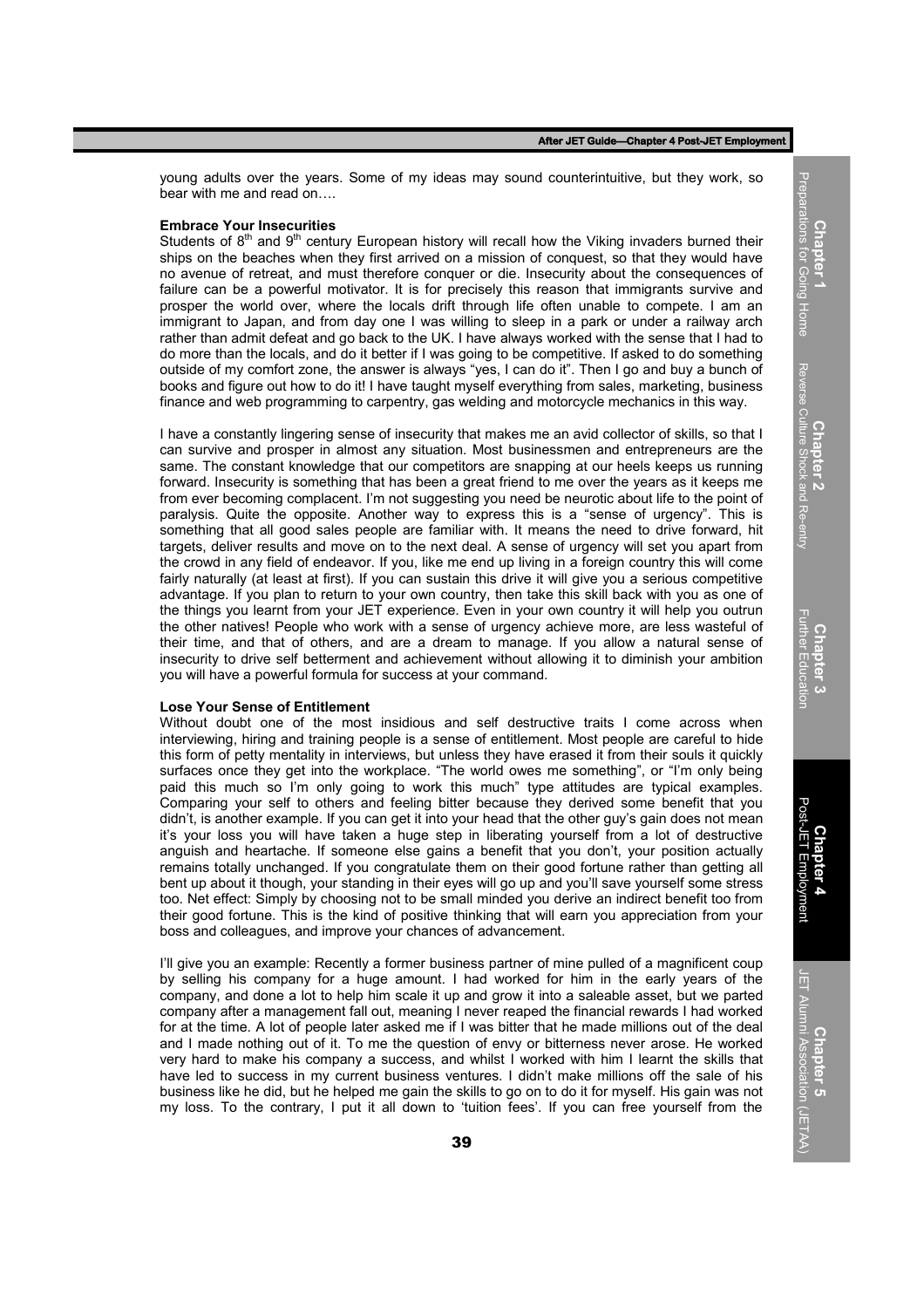strangling effects of a sense of entitlement you will work more diligently and with greater passion, creativity and originality. As a manager and employer I am so excited when I observe these traits in my staff, and if your future bosses and employers are warm and breathing they will feel the same too. As an employer I am always on the lookout for people who I can mentor up through the ranks and promote to positions of responsibility. The lack of a sense of entitlement is pretty high on the list of requirements for future leaders!

#### **Dream (really) Big, and set Goals**

In 1988 Paddy Ashdown (now Lord Ashown), an ex Royal Marine and military intelligence officer, became leader of the Liberal Democrat Party in the UK. At the time he was unknown outside party circles and his sudden rise to prominence caused a great stir in the British press. He remained in the post until 1999. I remember watching him being interviewed years later by a reporter who alluded to his audacity running for the job. When asked "where did you find the courage to take on such an important job with so little experience?" he replied "That's simple, I was too naïve to know that I couldn't do it!"(meaning of course that fear of failure wasn't even a factor in his decision). I'm sure the same sense of "naivety" played some part in President Kennedy's challenge to the American people to put a man on the moon. The point is, neither of these men stopped to think about and agonize over all the things that could go wrong, or stop them from achieving their goals. They both put doubt aside and committed to what Jim Collins in his book 'Good to Great' calls a BHAG: A Big Hairy Audacious Goal. I thoroughly recommend that you start considering your own BHAG.

One thing that all the successful people I know have in common is an entirely improbable and unrealistic sense of what is achievable, but they usually achieve it! My wife laughed at me when I started my first sales job in 2000, indeed this was the first time I had ever dipped my toe into the world of business at all, because I bought and read a book called "How to Become CEO". I was the most junior guy in the company yet I was already eyeing the top job. She thought I was mad. 5 years later I was a CEO. I was too naïve to know I couldn't do it, but I was also willing to ignore all the naysayers and negative people I met along the way, and stay focused on achieving my BHAG. To be blunt, most people in life who try to give you advice are people who have never achieved much or taken any risks themselves. If you want advice about how to succeed don't seek it from those who haven't. Instead, read the biographies of those who have, like Richard Branson, Alan Sugar, Jack Welch, Robert T. Kiyosaki and so forth. They all had massive audacious goals based on nothing more than their capacity to dream really big and a willingness to live with the inherent risks.

While we're on this subject I really have to recommend the idea of taking a systematic approach to personal goal setting. A good starting point is to sit and think of what, specifically, you want to achieve in one, three and five years time. A nice car? Your own house? Your own business? Your goals may be less earthly and more altruistic of course, such as helping your parents pay off their mortgage, or building a school in a developing country. The goal itself is not important as long as it's something that matters to you. Once you have decided what you want to achieve, create an image in your mind that you can associate with the goal, and mentally put detail on the image. (I even set pictures associated with my goals as the desktop wallpaper on my computers). Constantly revisiting these images has the effect of driving your goals down into your subconscious, which works away in the background on your behalf to help bring about the achievement of these goals.

To take this a step further, the use of "verbal affirmations" is also very effective. A verbal affirmation is a phrase linked to your goal that you repeat to yourself regularly, e.g. "In five years from now I'll be drinking gin and tonic with my wife on the deck of our yacht in the Bahamas". This one is a bit tongue in cheek (I prefer Hawaii) but I'm sure you get the point. The dirty little secret of many successful people is that they've been talking to themselves like this for years! In the past it has been called "Imagineering", "dream crafting" or "image training" depending on which books you read, but today the technique is better known as NLP, or Neuro-Linguistic Programming. So now it has a scientific sounding name you can do it without feeling like some sad old hippie! All I can say is, I've tried it and it works, so put it in your tool bag.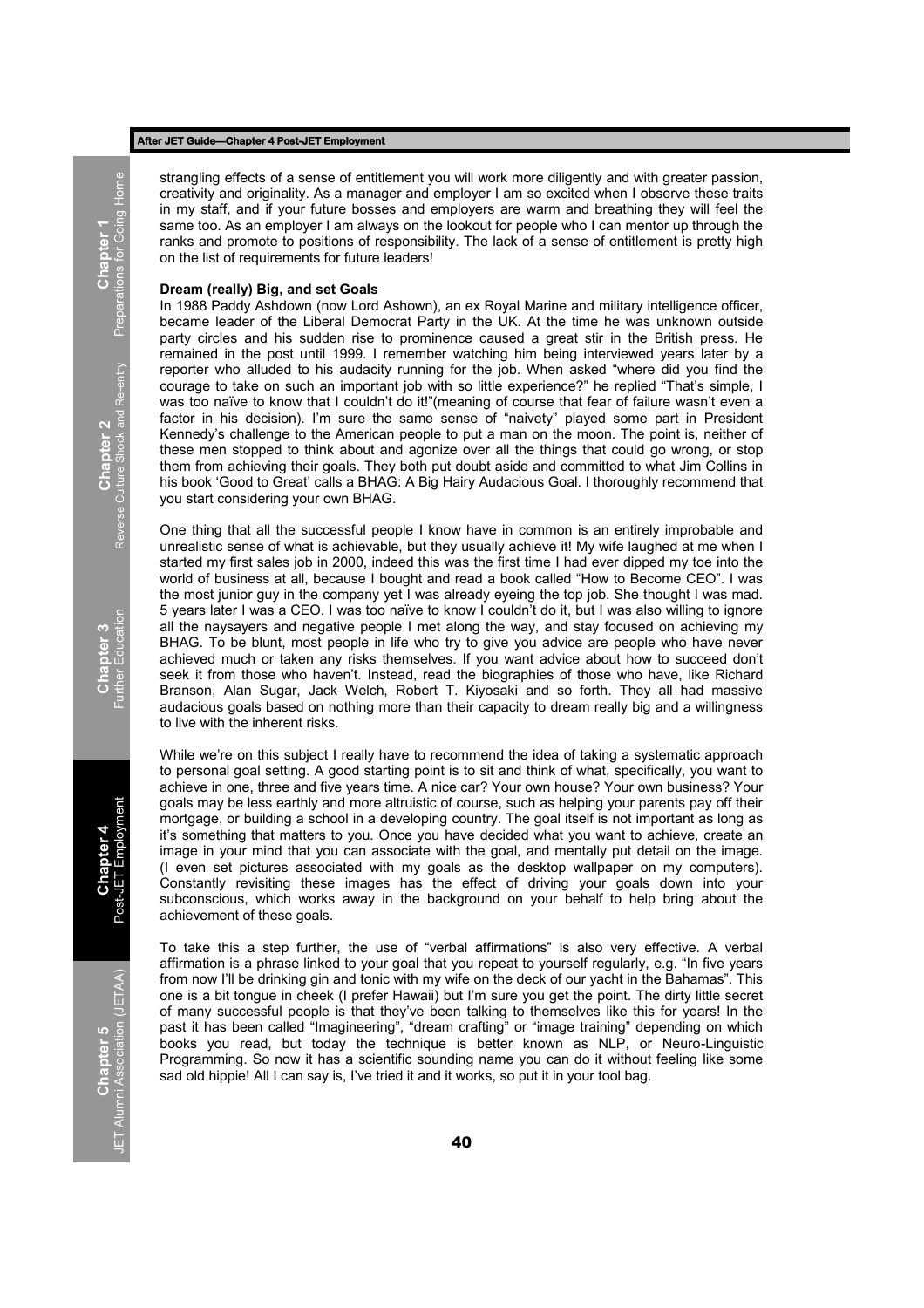#### **Read 'till Your Eyes Bleed**

Lifelong learning is a mantra I've been preaching to my staff (and anyone else who will listen) for years, yet it never ceases to amaze me how few people read books and educate themselves about the fields in which they work. Many see reading a book about their job as some kind of extra unpaid work. How shortsighted! It's an investment in ones own future. I recently hired four people, two of whom asked if they could borrow books about the job, or purchased books themselves, to prepare for the job before starting. Of the two who didn't, I quickly had to fire one and the other is struggling. The two book readers are soaking up information and doing great. Go figure! Remember, a dwarf sitting on the shoulders of a giant sees the farther of the two. The answers to nearly all of life's problems and the 'secrets' of success are all there in print, laid out for your benefit by those giants of our societies who have gone before and made the mistakes for you. Do yourself a favor and try sitting on their shoulders, you'll be amazed at how your vision changes.

Not only does reading give you ideas and stimulate creative thought, it also improves your vocabulary and overall ability to communicate. Unless you are planning on a career as an ascetic monk, your verbal and written communication skills will be one of the greatest determinants of your future success (or failure). Just about every resume I see has something in it alluding to the candidate's "outstanding communication skills". The only "outstanding" thing is how few can back this claim up with real skills. There are of course many cases of successful people who have hopeless communication skills, but unless you can box like Mike Tyson or have a daddy who owns oil wells and was the former President of the USA you're going to need every advantage you can get!

#### **Be an Optimist and Take Risks**

It has often been said that "fortune favors the bold". History and evolution provide ample evidence of this. Those who are willing to put themselves outside of their comfort zone, take audacious risks and take the path less traveled by frequently fall flat on their faces and mess up of course, but the point is that they learn by doing so and improve their skills. As anyone who has ever taught knows, making mistakes is part of any learning process. One of the toughest risks I ever took was to give up a secure, well paid job as a Police Officer in London to become a self employed registered bilingual tour guide. I had a big mortgage and many responsibilities at the time, and others in the tourist business told me I was crazy. As a Police Officer I made 26,000 pounds a year and I was told that as a tour guide I would struggle to bring in 10,000 pounds in my first year. I quit the Police Force in May 1993. Over the following year I earned nearly 40,000 pounds and became one of the top five earning guides in London (out of over 1000 registered guides). Remember, when someone tells you something you want to do is "impossible" or "too tough", they are invariably judging the situation relative to their abilities, not yours. Only you should determine what you are capable of.

Sometimes you just have to believe in yourself and take a leap in the dark. I have repeated this pattern many times since, and continue to live on a knife edge, but life is always interesting and rewarding this way. Taking risks is certainly scary but whiling away your life in a job you hate while others are promoted over your head is a far more terrifying prospect. You only have one life (unless you're a cat or a Bhuddist) so live it with passion, determination, optimism and courage and you will vastly enhance your chances of success. Every really successful person I know is a great optimist. They radiate positive energy and people are naturally drawn to them. To achieve anything substantial in life you need to be able to attract good people and get them to cooperate with you to get things done. Nobody wants to hitch their wagon to a negative loser with no ambition. Positive energy in the face of challenges or adversity is one thing that really differentiates leaders from followers, and is indeed a very attractive quality in anybody, leader or otherwise.

Coming back to the point I made at the start of this article. To do well in any job, or indeed to get the job in the first place, you don't need to spring perfect and fully formed from the head of Zeus, most of the time you just need to be better than the competition. Follow my advice and you will be!

> Jeremy Sanderson CEO, Icon Partners KK

Reverse Culture Shock and Re-entry Reverse Culture Shock and Re-entry **Chapter 2**

**Chapter** 1 Preparations for Going Home

Preparations for Going Home

**Chapter 5** JET Alumni Association (JETAA)

JET Alumni Association (JETAA)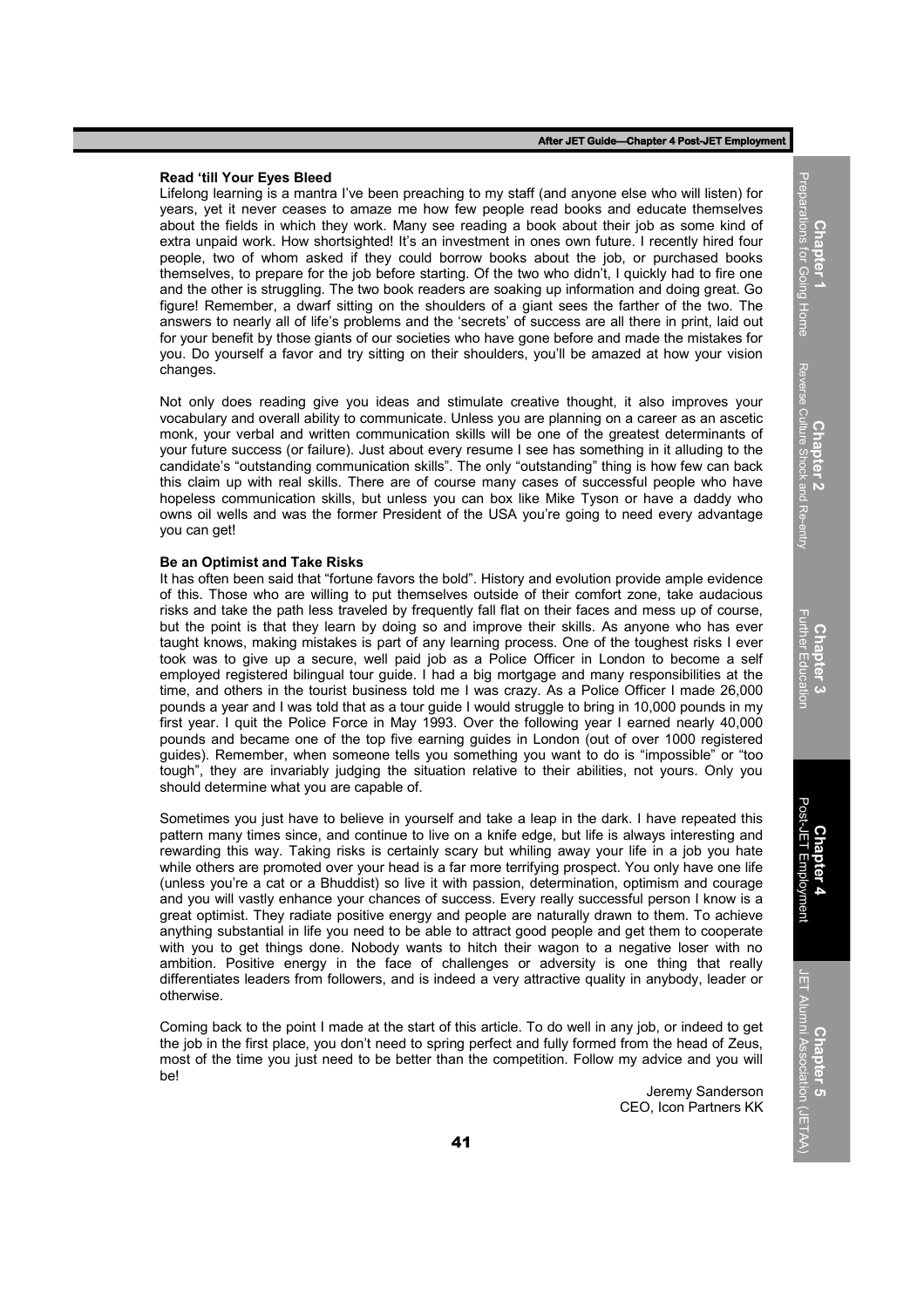## Post-JET Employment

Contributed by William Swinton **Director** Undergraduate Business Program & Special Management Program Temple University, Japan Campus



For many of you, finding a job back home, rather than going back to school, is what's on your mind at the moment. How will you move to the next level of your career? How will you move to the next stage of your life? You have learned a lot. Through JET you have tangible international experience. But what does this mean?

#### **Putting your skills into action**

As more and more businesses expand across boarders they will increasingly look to hire people with proven international skills. You have learned how to respect, observe and learn from cultural differences. The world is your classroom. These are critical skills in a world looking for economic prosperity and peace.

By having lived in Japan, you have been exposed to a culture different than your own. Not just "a culture", but people, friends that you have come to think of as family. Hopefully this has given you not only insights on Japan; but a new way to look at yourself. That ability to step outside your own set of "norms" will be a key asset as you shape a career and a life for yourself. You are unique – in your families, in your community and, most importantly, in the job market.

Facing unknown situations, you have had to learn to think quickly on your feet as well as to take initiative and troubleshoot – that you can do these things in an "alien" environment makes you all the more valuable to expanding business in a variety of industries. You can also help train others who aren't used to dealing with cultural difference.

While you were in Japan, you had to adjust in many subtle and not-so-subtle ways: from the pace and volume of your speech to your feelings about communal bathing. Depending on your personality and where you are from these and dozens of other adjustments were either easy or challenging. The point is that when necessary, you met that challenge.

#### **A global skill mindset that is with you**

Being bilingual or multi-lingual is also valuable. Even if you did not fully master Japanese or if your future does not require that particular language, having studied Japanese will make you more expressive and more sensitive to the way other people express themselves.

Having a global mindset means the ability to scan the world from a broader perspective. It means looking for unexpected trends that may provide the opportunity to achieve personal, professional or organisational goals.

Today, companies *and* individuals from different corners of the planet are more integrated than at any other time in human history. And, we live in a world where all the major business functions in the value chain are highly global and deeply integrated. According to McKinsey and Company, 80 percent of the world's GDP will be sold across international borders by 2027, compared to about 20 percent in 2001. Multinational business activity will grow from approximately \$5 trillion to \$70 trillion by 2027. You are well positioned to grow with it.

*Here are some of the skills you take with you:*

#### **Independence**

You had to learn to fend for yourself in a foreign culture and adapt to a new way of doing things.

#### **Awareness of international issues**

You have stepped outside the protective comfort of home to see that people in the world have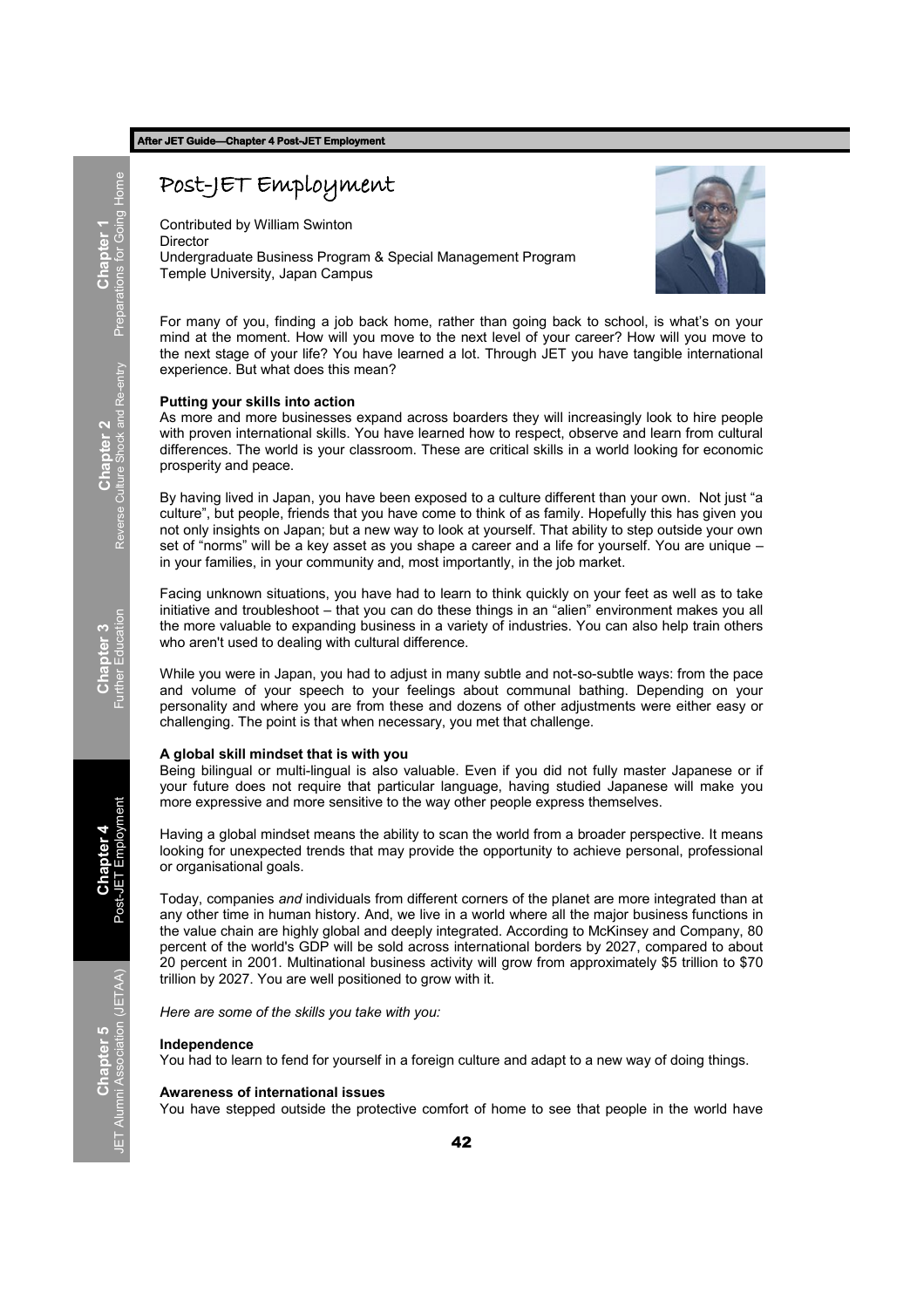many concerns that folks at home are not at all aware of. You may be better at determining the completeness and objectivity of news reports, which are often steeped in cultural bias.

#### **Sensitivity to differences among people**

Having immersed yourself in life in Japan, you have seen that there are many different ways of interacting, thinking, and communicating. You understand that values and customs that are different from yours are not any less valid or "normal" than yours.

## Finding the Right Job

Contributed by JETAA US13 – Northern California, JETAA US2 – New York

Basic Tips for Finding a Job: (courtesy of JETAA)

- **Start early**
- Consult newspaper classified ads, the internet and organisations such as chambers of commerce, alumni associations, etc
- Let people know what you are looking for
- Follow up leads with a cover letter and resume
- Informational Interviewing
- Reference Letters
- Update your resume

## Informational Interviewing

#### **What is informational interviewing?**

Yes, you're back from Japan, a renowned expert on bowing to a 91.5 degree angle when meeting government officials, gracing the floors in slippers half your foot size and speaking in simple English at ten words per minute. You've been practicing the art of cultural exchange for at least a year now, so why not use informational interviewing to learn more about your home country's employment and educational cultures?

Many of us return from Japan knowing little about current job and academic opportunities at home. Informational interviewing allows you to gather information and obtain advice and insight on work/study that you are considering. The more resource information you have at your disposal, the better equipped you will be for taking the right steps toward your goal. People who do the work that you are considering can offer first-hand accounts of what it's really like out there. You can't get such a personal perspective with a resource publication from the library. Beware though! Informational interviewing is NOT asking for a job, but seeking advice and/or information from a player in the field. An important distinction to remember.

#### **Establishing an informational interview**

How do you go about establishing an informational interview? Start at the roots by contacting family and friends who may have knowledge of your fields of interest. You are not making a commitment to a path in life yet, so don't be afraid to explore the areas which appeal to you and have fun in the fact-finding process. Even if those initial contacts with family and friends don't prove enlightening, they may know of other people who may be able to answer some of your questions. They may offer to introduce you to others or you can simply ask for suggestions. The branches will begin to sprout.

Many JETs go to Japan directly after college graduation and may have forgotten that they hold the prestigious title of alumni/ae of their university. As an alum, you are able to use your university's career and educational resources. Most universities would be happy to provide you with names and addresses of alumni/ae who are involved in your fields of interest. First, ask a college career counsellor if these alumni/ae would mind being contacted by a fellow alum. Alumni are often extremely generous in offering advice related to their field, even if you have never met before. You both share at least one common experience of attending the same university which is an immediate connection. The informational interview can also be a great opportunity to talk about the good old college days.

Reverse Culture Shock and Re-entry Reverse Culture Shock and Re-entry **Chapter 2 Chapter 3** Further Education

**Chapter 1** Preparations for Going Home

Preps

**Chapter 5** <sup>1</sup><br>JET Alumni Associati<u>on</u> JET Alumni Association (JETAA)

(JETAA)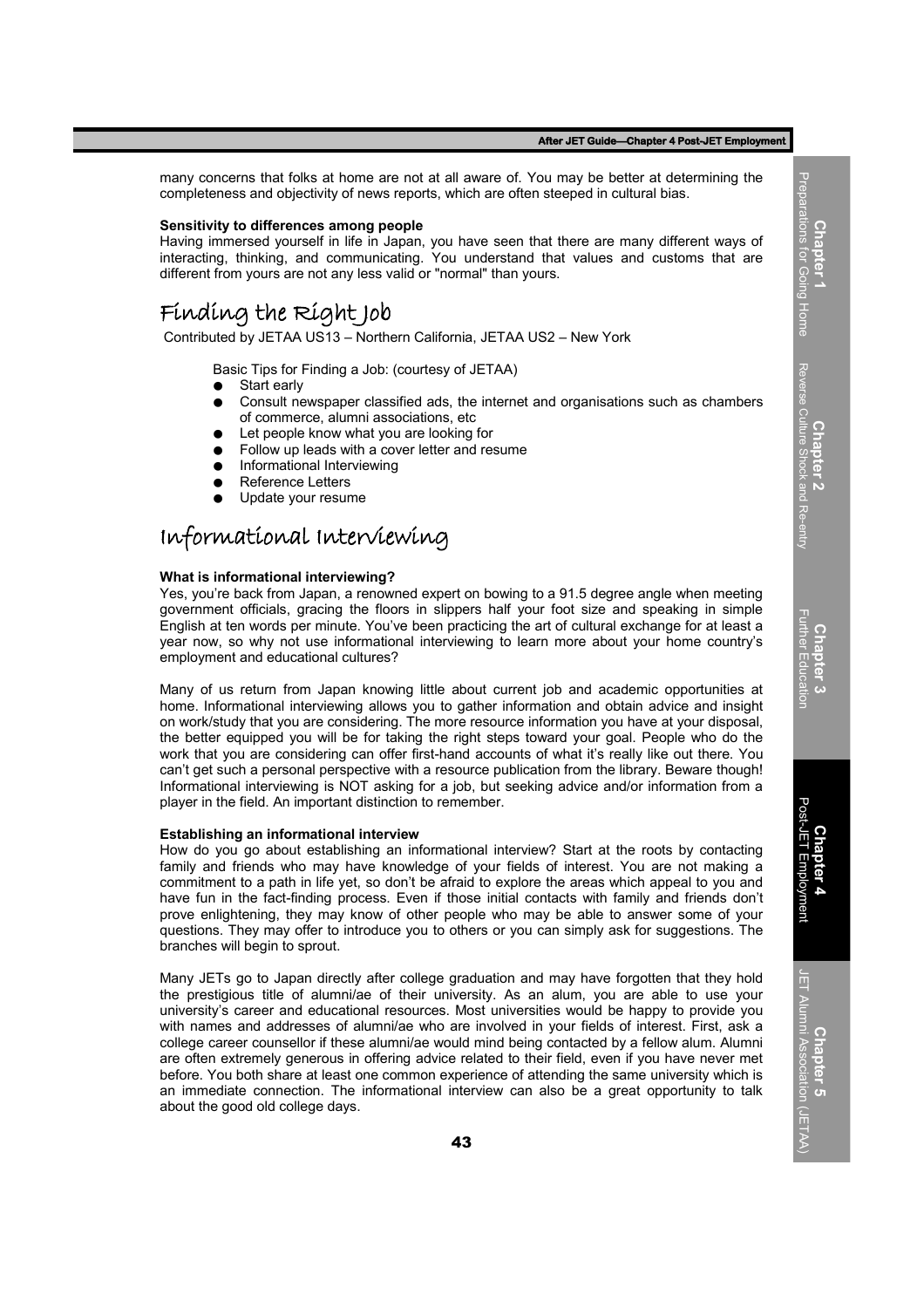Other ways of establishing informational interviews include contacting former employers and professors as well as chance meetings with people at recreational and social functions. A note on impromptu informational interviews - be polite and do not demand too much time running through 101 questions at a cocktail party. Test the air and first ask if that person wouldn't mind answering a few questions (after proper introductions, of course). If there is not enough time for all your queries, perhaps that person would be able to meet with you on another occasion. If not, at least you've learned a little more than you knew before and you have experienced how easy and natural an informational interview can be.

Some pointers for the actual interview:

- Dress appropriately professional attire when meeting that person during office hours
- Actively listen to your interviewee. Your sincere interest or lack thereof will show in your body language
- Be prudent in keeping the length of time for the interview. If you have asked for 15 minutes of the interviewee's time, keep your promise. Your interviewee may be eager to add more information than the scheduled time allows, which is great. However, you should not pressure him/her to answer ALL of your questions.
- Ask for referrals of other people you may be able to contact. Again the branches should always extend outward in your research. Another person may have a deeper insight into the area of your interest.

#### POSSIBLE QUESTIONS TO ASK:

- How did you get into this work?
- What is a typical day like?
- What are the frustrations?
- What are the rewards?
- What type of education is necessary for entry-level positions?
- How much flexibility do you have regarding dress, working hours, vacation time, place of residence?
- If you were starting again, would you do anything differently?
- To what professional organisations do you belong? Should I join now?
- What is the potential for the industry?
- Where do you see the most growth potential?
- What are the typical job titles in the field?
- Who hires people to do this kind of work?
- Would you recommend graduate or professional school training immediately after college/ university?
- What are the opportunities for advancement?
- How would you advise I go about looking for an entry-level job?
- If you were to leave the work you are doing today, what other kind of work would attract you? ● If you were hiring someone at this time, what would be the most critical factors in determining your selection?
- What are entry-level salaries in this field?

You should thank the person at the end of the informational interview for sharing his/her precious time with you and always send a thank you letter or email as soon as possible.

## Reference Letters

Your next employer is likely to request a reference letter from you when you apply, so it is in your best interest to have a letter explaining your work in Japan and just how well you did it. Your supervisor or one of your English teachers are ideal candidates to draft that letter for you. But remember:

#### **Ask the right person**.

In Japan, often offices will think the title of the person who writes the letter is more important than

**Chapter 3**<br>Further Education Further Education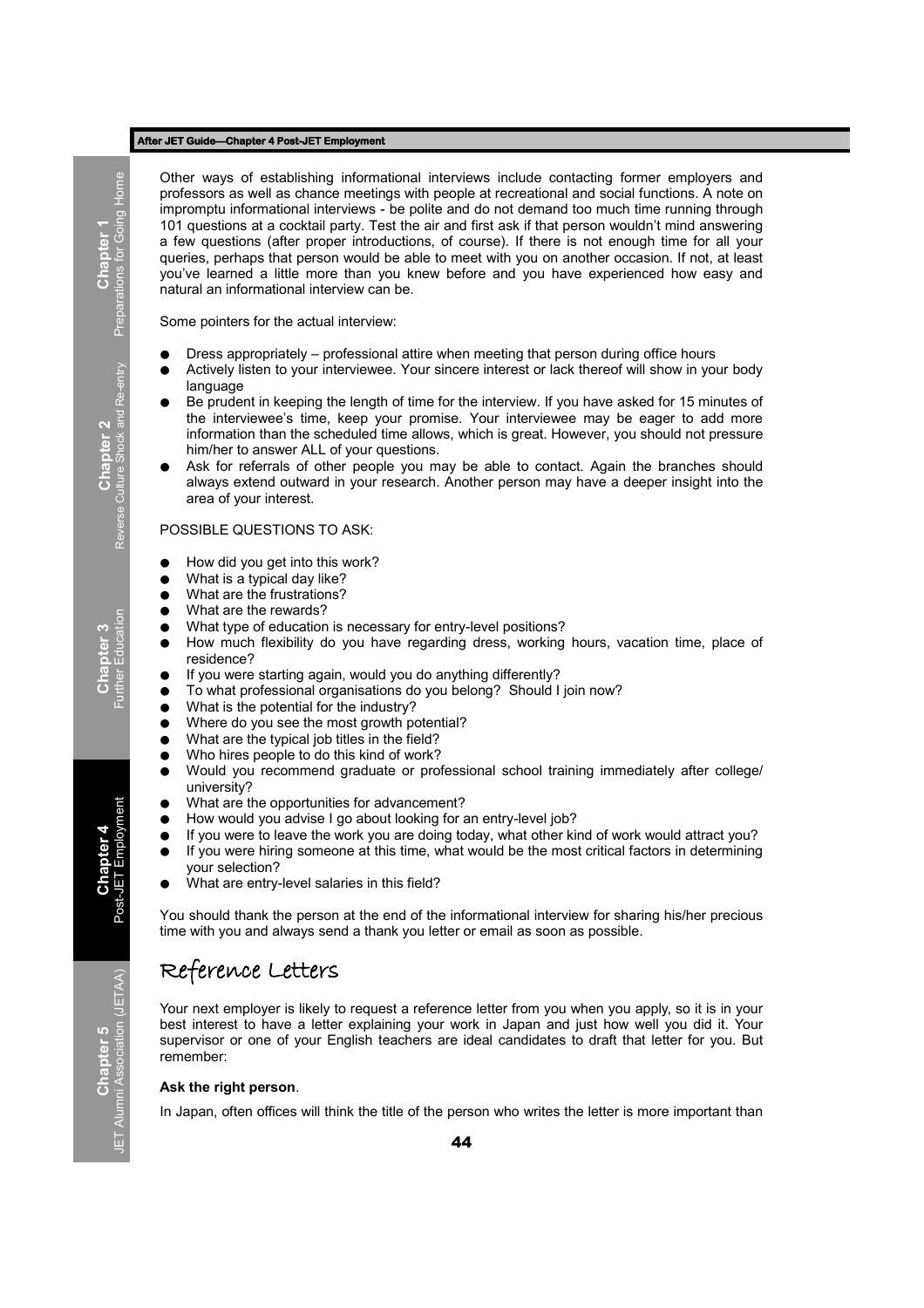the capacity in which they knew the person. If your office tries to have your *Kacho* or *Kocho* write the letter even if you didn't ever really say more than hello to him or her, stand your ground. Explain that you'd like to have a letter that comes from someone who knows you well and can say meaningful things about your work.

#### **Explain the focus of the letter**.

Are you applying to graduate school? What programme? What kind of a job are you looking for? Are you continuing with your English teaching? It's important to give whoever is writing your letter as much information as possible on the focus.

#### **Provide the person writing your letter with the format used to write such letters in your country**.

He or she may not be aware that they should write the date at the top of the letter and so on. Provide them with the proper forms, envelopes, etc.

#### **Explain what you want**.

Japanese do not usually "brag" about merits and accomplishments like we do in western countries. You may want to point out that the letter should boast the skills, talents and characteristics that make you valuable. If possible, provide them with a sample reference letter so they will have a model to follow.

#### **Offer your assistance in any way possible**.

Maybe they'd like you to check the spelling or grammar. They are doing you a favour so make their task as easy as possible.

#### **Provide your selling points**.

The person writing your letter cannot possibly remember every event, activity accomplishment etc. It helps to sit down and list all of your duties and accomplishments in Japan. Be sure to list any successful ideas you implemented. Do it now before you have forgotten everything!

- Day-to-day school and office duties elementary/nursery school visits, exam writing
- **Extra-curricular Activities**
- Study groups, adult English classes, speech contest coaching, etc
- Articles you've written for local papers
- Articles about you in local papers
- Participation in festivals and events
- Proofreading or translating
- Projects you've helped with or executed
- Your Japanese skills (proficiency exams)
- Participation in JET conferences as a speaker/moderator
- Your relationships with your colleagues or students
- PSG, AJET, Habitat for Humanity, or any other volunteer positions held

An example of a reference letter is provided on the following page. There is also an example in the Contracting Organisation Manual (*Ninyo Dantai-yo* Manual) which is given to all contracting organisations.

## Update your resume!

Besides all the wonderful things you have included in your reference letter, don't forget that you have also developed some important and impressive skills that are perfect for your resume. Simply having worked overseas says a lot about you, and your JET experience is going to look good, so don't forget to put it in your resume! When writing, think ACTION, think KEYWORDS! How about:

**adaptability, flexibility, durability, patience, can work well as a team member, cultural sensitivity, diplomacy, persistence, independence, proficiency and the ability to rise to a challenge?**

Preparations for Going Home Preparations for Going Home **Chapter 2**<br>Reverse Culture Shock and Re-entr Reverse Culture Shock and Re-entry **Chapter 3** Further Education

**Chapter 1**

Post-JET Employment **Chapter 4** Employment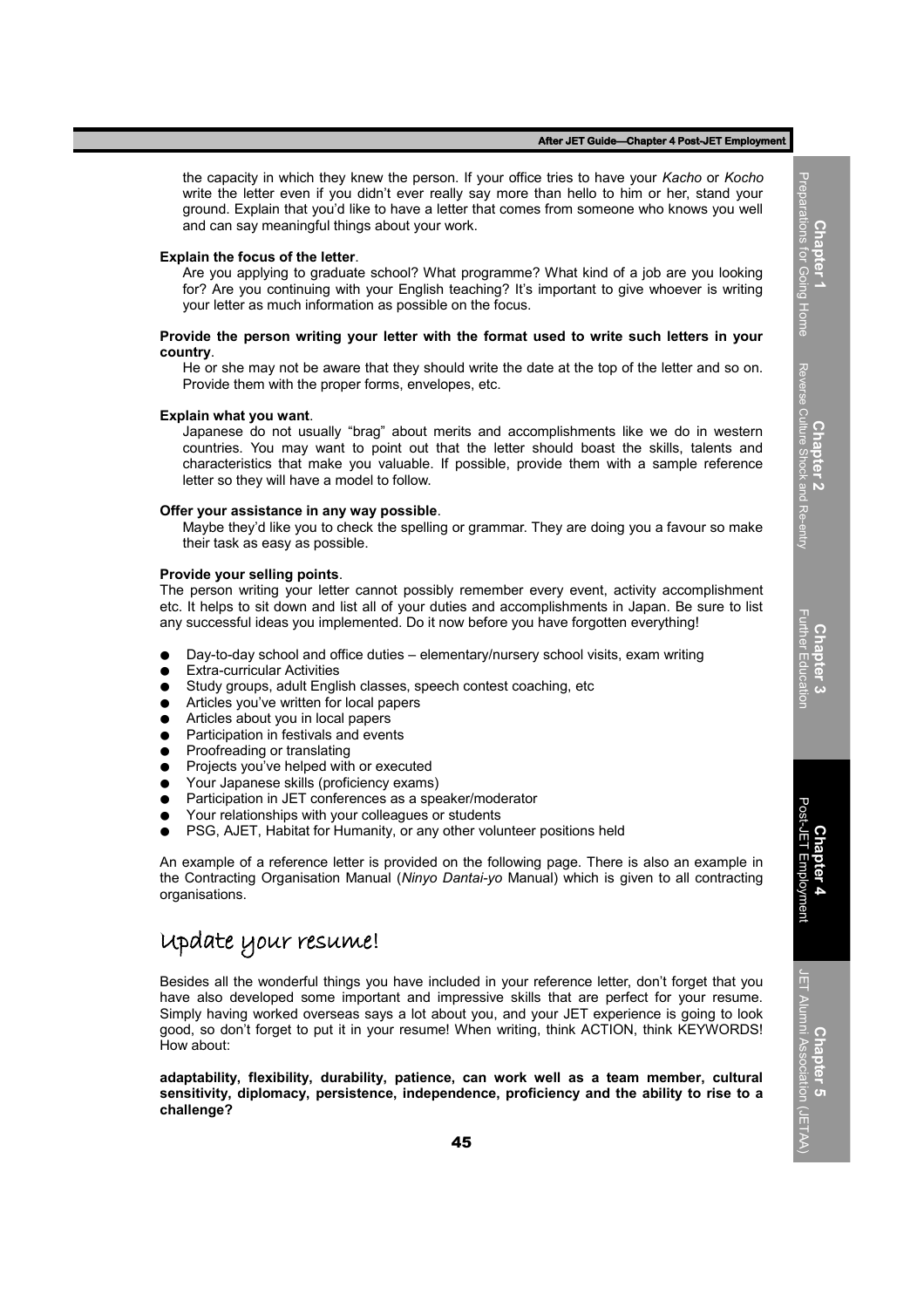|                                                 | Example Reference Letter                                                                                                                                                                                                                                                                                                                                                                                                                                                                                                                                                                                                                                                                   |
|-------------------------------------------------|--------------------------------------------------------------------------------------------------------------------------------------------------------------------------------------------------------------------------------------------------------------------------------------------------------------------------------------------------------------------------------------------------------------------------------------------------------------------------------------------------------------------------------------------------------------------------------------------------------------------------------------------------------------------------------------------|
| <b>Chapter 1</b><br>Preparations for Going Home | <b>Employer's Street Address</b><br>City, State, Zip code/ Postcode                                                                                                                                                                                                                                                                                                                                                                                                                                                                                                                                                                                                                        |
|                                                 | Date                                                                                                                                                                                                                                                                                                                                                                                                                                                                                                                                                                                                                                                                                       |
|                                                 | TO WHOM IT MAY CONCERN<br>Reference for XXXX                                                                                                                                                                                                                                                                                                                                                                                                                                                                                                                                                                                                                                               |
| Chapter 2<br>Reverse Culture Shock and Re-entry | I am the Principal at XXXX Senior High School in XXXX Prefecture and have had a working<br>relationship with XXXX in this capacity since he/she arrived here in August 20XX.                                                                                                                                                                                                                                                                                                                                                                                                                                                                                                               |
|                                                 | XXXX was placed as an Assistant Language Teacher as a participant of the Japan Exchange<br>and Teaching (JET) Programme, in the town of XXXX in XXXX Prefecture, where his/her<br>positive and bright attitude helped him/her to both adapt himself/herself to the Japanese<br>culture and fit in to his/her host-community with surprising speed.                                                                                                                                                                                                                                                                                                                                         |
|                                                 | XXXX met with a number of difficult hurdles during his/her year-long stay, but showed great<br>initiative in dealing with them and overcame the vast majority of them with maturity and good<br>judgment. He/She showed open mindedness in resolving cultural differences at his/her<br>workplace and maintained very positive working relationships with his/her peers and fellow<br>teachers throughout his/her stay.                                                                                                                                                                                                                                                                    |
| <b>Chapter 3</b><br>Further Education           | XXXX threw himself/herself into his/her teaching role with great enthusiasm and went beyond<br>his/her designated responsibilities to develop activities and events to make the learning<br>experience more enjoyable for the junior high school children he/she was teaching. He/She also<br>worked hard to promote intercultural understanding through building friendships with the<br>Japanese people in various activities outside of his/her working hours. XXXX's natural<br>enthusiasm carried across to the children he/she taught and the people he/she worked with and<br>he/she has been extremely successful in his/her work as a cultural ambassador for his/her<br>country. |
|                                                 | It was a pleasure to work with XXXX during his/her stay and I have no hesitation in<br>recommending him/her to anybody who is seeking the above-mentioned qualities.                                                                                                                                                                                                                                                                                                                                                                                                                                                                                                                       |
| Chapter 4<br>-JET Employment<br>Post            | <b>Tanaka Taro</b><br>English Teacher/ Principal<br><b>XXXX Senior High School</b><br>TEL:<br>FAX:                                                                                                                                                                                                                                                                                                                                                                                                                                                                                                                                                                                         |
| hapter 5<br><sub>Association (JETAA)</sub>      | Your resume should be a portrait of yourself, highlighting your capabilities and accomplishments.<br>Employers are looking for individuals that can handle written communication effectively and per-<br>suasively.                                                                                                                                                                                                                                                                                                                                                                                                                                                                        |
|                                                 | Your resume should be tailored towards the job you are applying for. Print out the job posting or<br>advertisement and have it beside you when you are creating or editing your resume for the<br>specific position. Pay attention to the required and preferred skills, and characteristics that the<br>employer has determined are necessary for the successful candidate to have. Emphasise those<br>skills and experiences in your resume.                                                                                                                                                                                                                                             |
|                                                 |                                                                                                                                                                                                                                                                                                                                                                                                                                                                                                                                                                                                                                                                                            |

Most authorities on resume writing recommend that your resume be limited to only one page. This is not only a test of your writing skills, but also a favour to employers who have to review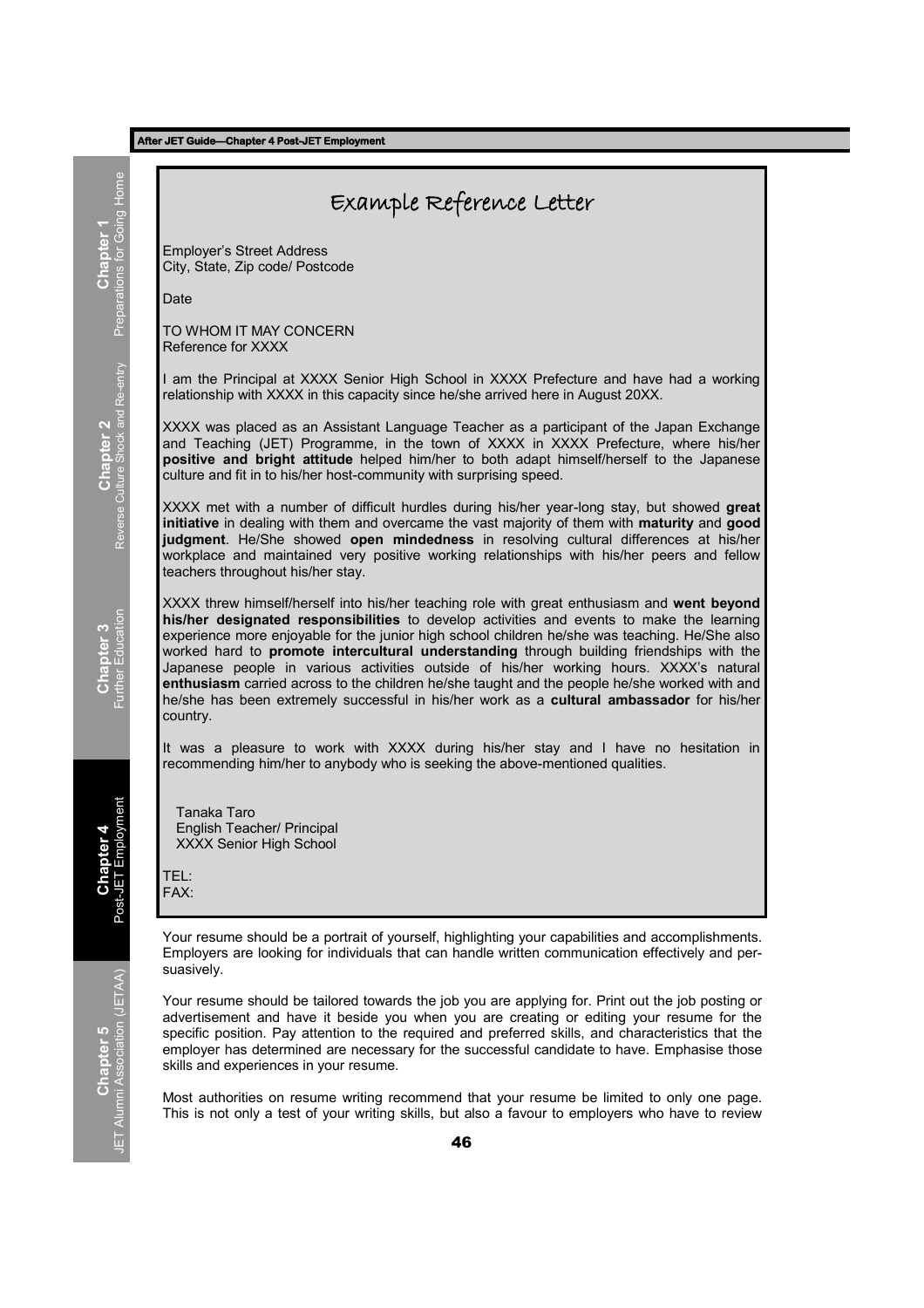numerous resumes everyday. You will find, however, that careers asking for certain technical qualifications will require additional information and this will add a second page to your resume. Remember that your resume is a tool to get you in the door for the interview. Once you are sitting down with the interviewer, you can elaborate on how your background, experience, and qualifications make you the best fit for the position.

When writing your resume, take your time and be concise. Once your first draft is finished, put it away for a day or two. When you pick it up again you will be more objective about what you have written. Let your friends and family read your resume for clarity and purpose. Do not be afraid of constructive criticism!

#### **Format**

The two most common formats for resumes are the Chronological Resume and the Functional Resume. The main divisions of the two resumes are as follows:

#### *Chronological Resume*

This is more common for those who are just out of school or have less diverse work experience

Identification Items

● Name/Address/Telephone number

Career Objective

● Highlight the skills you have to offer and your immediate goals

Educational Background

- College/University education
- List high school only if it has a national reputation or a unique programme specific to your interests

Honours/Courses

● Merit scholarships, prizes

Employment Experience

- Reverse chronological order
- List title, name of company and the city and state of the company location
- Describe responsibilities using action words in the active past tense

Skills and Interests

● List only skills that add value to you in the workplace

Extracurricular Activities

● Student organisations, community associations, clubs, hobbies

Reference Statement/ Referees

- State: "References: Available upon request" OR
- List people who they can contact and their contact details

#### *Functional Resume*

The Functional Resume contains the same information as the Chronological Resume, but the order of items is different. In this resume you define your skills toward a specific area. This is more commonly used by those who have a more extensive and/or diverse work history.

#### Identification Items

● Name/Address/Telephone number

Reverse Culture Shock and Re-entry Reverse Culture Shock and Re-entry **Chapter 2 Chapter 3** Further Education

**Chapter 1**<br>Preparations for Going Home Preparations for Going Home

**Chapter 4** Post-JET Employment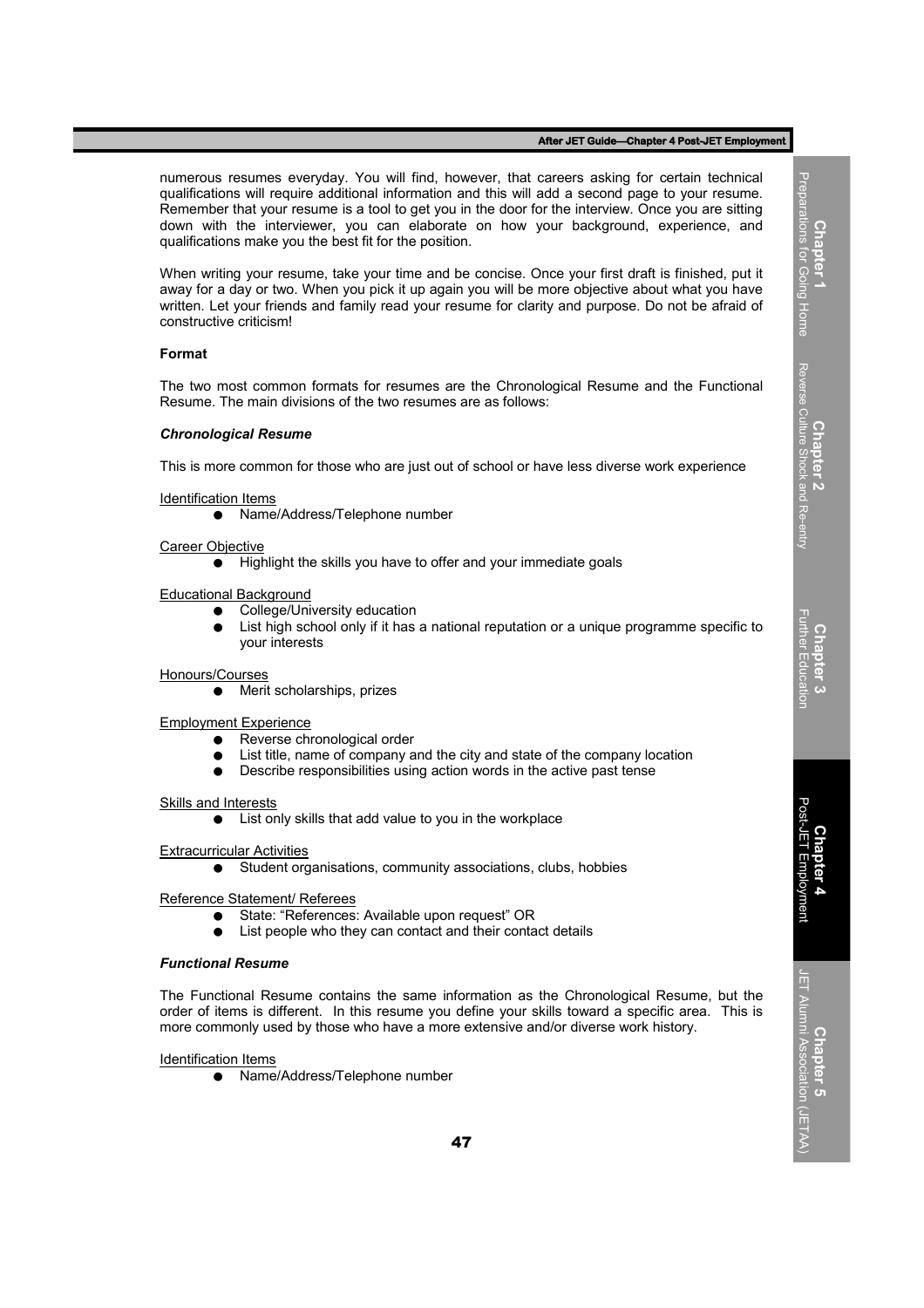**Career Objective** 

● Highlight the skills you have to offer and your immediate goals

**Experience** 

List your areas of competence and interest – management, finance, communications

Employers

List only the name of the company and the city and state where it is located

Educational Background

- College/University education
- List high school only if it has a national reputation or a unique programme specific to your interests

#### Extracurricular Activities

Student organisations, community associations, clubs, hobbies

Reference Statement/ Referees

- State: "References: Available upon request" OR
- List people who they can contact and their contact details

#### **Layout**

Clean, simple and consistent! Employers are not looking for a Hollywood production on paper. Use good quality stock paper and establish margins of 1<sup>n</sup> at the top and sides and 1 $\frac{1}{2}$  at the bottom. The file should be 12 point sans serif font (i.e. Arial on white paper with little or no formatting). Also, consider that many companies will use various technologies to scan or search on resumes. What this means is that you should use key words for your area of interest or experience.

Note that when employers read resumes, they skim through them very fast. When designing the layout of your resume, look at what areas you want to emphasise. Use bold type for key information like the name of your university or a previous employer. Try different options and let your friends and family comment on the visual presentation.

Most authorities on resume writing recommend that your resume be limited to only one page. This is not only a test of your writing skills, but is also a favour to employers that have to review numerous resumes everyday. You will find, however, that careers asking for certain technical qualifications will require additional information and this will add a second page to your resume. Remember that your resume is a tool to get you in the door for the interview. Once you are sitting down with the interviewer, you can elaborate on how your background, experience, and qualifications make you the best fit for the position.

#### **Resume Check – Things to Avoid!**

- Spelling/grammatical errors including inconsistent tenses
- Using "I" and "my": use past-tense action verbs related to your target job to describe your job responsibilities
- Use of unusual colours/ fonts
- Use of pictures or drawings (unless you are an architect or artist)
- Use of a bad printer or an inferior copy
- Long lists of skills/attributes
- Unimportant information (such as listing every subject you studied at university) just for bulk
- Including your transcript in your resume
- Lying

A lot of information about resumes, including examples, is available online. Research this thoroughly so that you can be well prepared. A good place to start would be this site, specially created for JETs by CRJ presenter Vince Ricci: **http://jetresumes.blogspot.com/**

**Chapter 3**<br>Further Education Further Education

**Chapter 4**<br>Post-JET Employn Post-JET Employment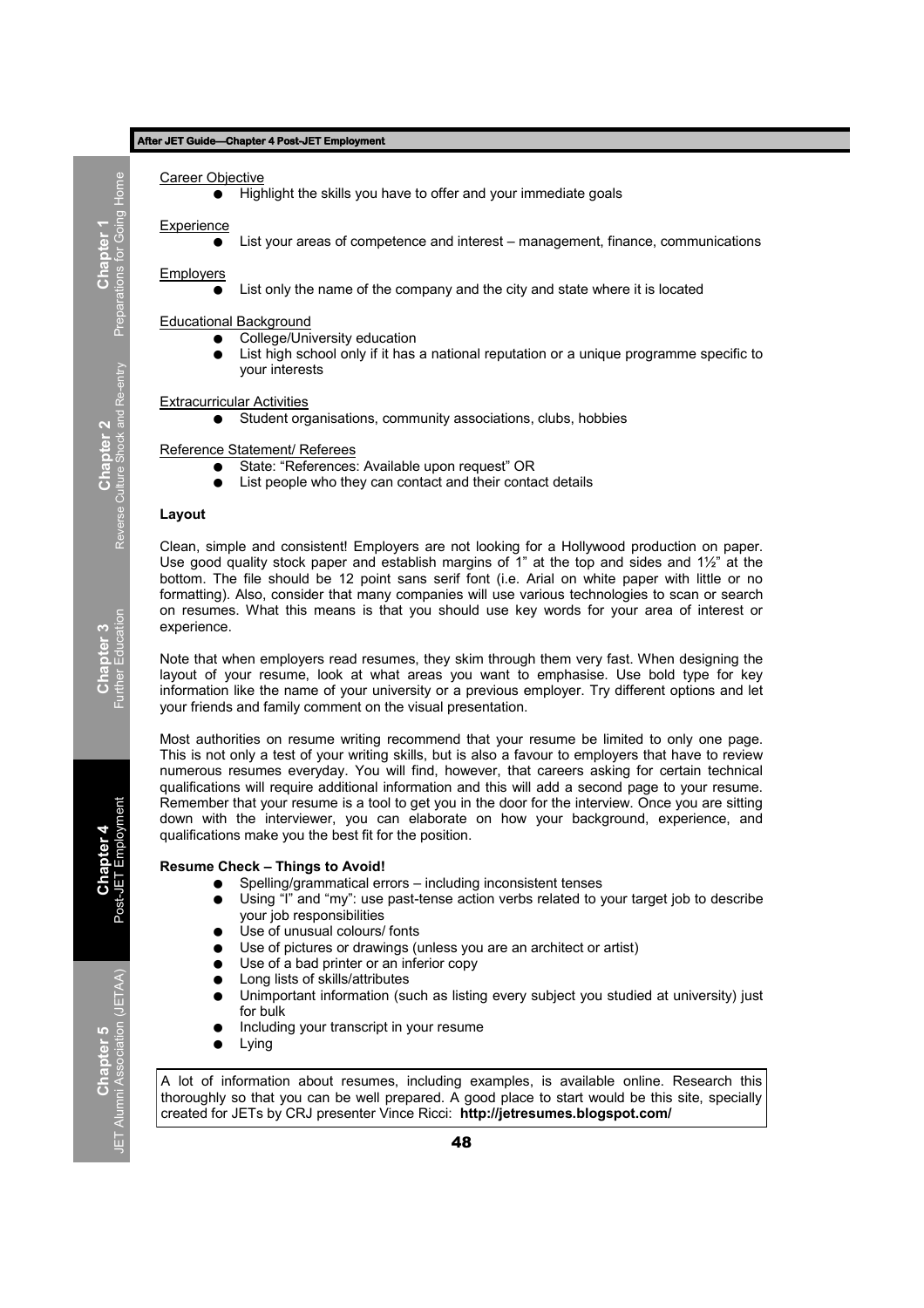## Interviews

The key to a successful interview is preparation. Just as you would prepare for a major college examination or a sporting event, you must start the process well before the actual event. The main purpose of an interview is to exchange information. The interviewer is interested in looking at the real person behind the paper resume in order to make recommendations for hiring.

Interviews come in all shapes and sizes, from the very formal to the informal gathering. In most cases you will encounter a formal situation where you will be required to wear appropriate business attire. Once you enter the interview room, the interviewer will generally shake your hand and ask you to have a seat. Just follow his or her lead and you will begin to feel more comfortable. The "ice-breaker" question usually follows and your interviewer will attempt to start some type of lively conversation to get you to relax and to establish some rapport.

From this point forward, the interview will become a question and answer session. You will find that most of the questions are designed to gain information that is not apparent from your resume. If you are well prepared, this will be a great opportunity to show your communication skills.

Once the interviewer has covered the basic qualifications, the questions will shift emphasis and focus on career goals and personal characteristics. Be prepared for and pre-think answers to the following common questions:

- Tell me about yourself.
- What are your goals?
- $\bullet$  Why do you want to be a
- What can you add to our organisation as an employee?
- What are your strengths and weaknesses?

Additional questions to consider:

- Greatest success?
- Greatest failure?
- Why are you more qualified than my other candidates?
- Least favourite task in your last job?
- What is your current salary?
- What salary are you looking for?
- Do you require any special accommodation (ie physical/mental limitations) for employment?
- Why do you want to work for this company?
- Where do you see yourself in 5 to 10 years?

All of these questions will enable the interviewer to make judgment about you as a potential employee.

After all the questions, you will be given the opportunity to ask some of your own. During your preparation before the interview, you should think of questions that display your knowledge of the company. Some possible approaches include:

- What are the people who held this position previously doing now?
- How much responsibility is given a new employee in this department?
- What financial responsibility is accorded the holder of this position?
- Upon what criteria are employees in this department evaluated?
- With whom would I work closely in this job?
- What are the opportunities for advancement in this organisation?
- What is the company philosophy?
- What are the company and/or department goals for the next five years?
- What types of people succeed in this environment?
- Describe your training programme.

**Chapter 1**<br>Preparations for Going Home Preparations for Going Home Reverse Culture Shock and Re-entry Reverse Culture Shock and Re-entry **Chapter 2 Chapter 3** Further Education

Post-JET Employment Post-JET Employment **Chapter 4**